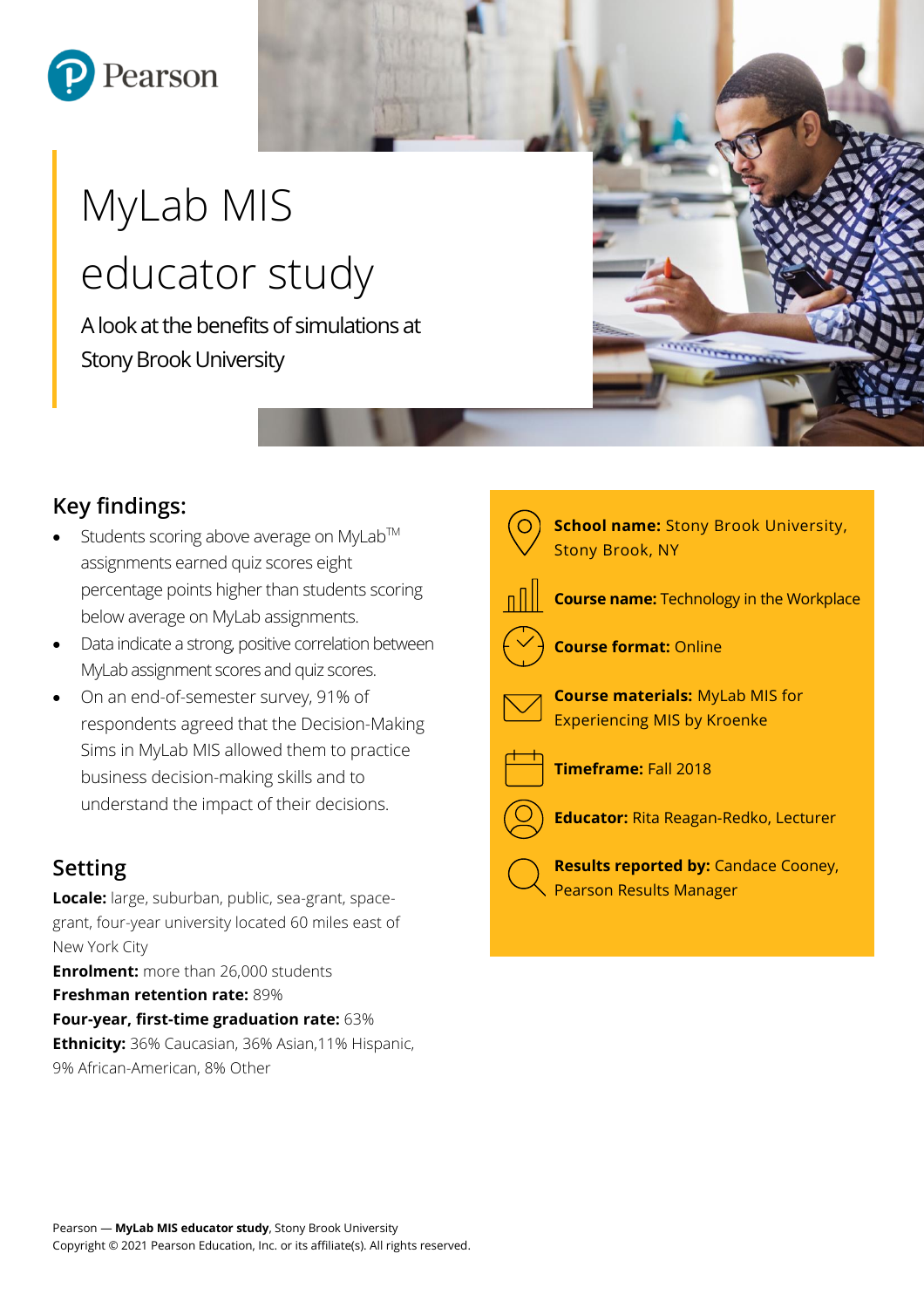

### **About the course**

Rita Reagan-Redko has been teaching at Stony Brook University for 20 years. Technology in the Workplace is a one-semester, three-credit course open to all students enrolling approximately 500 students per year. The class is part of the Science or Technology and the Arts, Humanities, or Social Sciences curriculum, which explores the interconnectedness between these disciplines. The course is a study of automation and information technologies in the manufacturing and services industries and considers how technology is changing the work and lives of everyone from production workers to executives.

## **Challenges and Goals**

Creating assignments, identifying useful, relevant examples, and producing realistic writing assignments to make online courses interactive requires significant time that most instructors don't have. Tasked with creating quizzes in Blackboard and grading both papers and discussion board assignments by hand, Reagan-Redko sought a digital solution that could minimize the task of creating and grading assignments and assessments. She adopted MyLab™ MIS in 2014, first using only the chapter quizzes. Two years later, she enhanced her course by adding the simulations and videos to her assignments, and in Spring 2018 she introduced auto-graded writing assignments as well.

## **Implementation**

Conscious of the fact that course materials can be expensive, Reagan-Redko gives her students options when purchasing MyLab and the textbook. On a Fall 2018 end-of-semester student survey, 75% of respondents indicated they purchased the low-cost MyLab code with eText, forgoing a print text completely.

Students use MyLab for understanding content, homework assignments, and quizzing. On the student survey, 41% of respondents indicated they spent 2–3 hours working in MyLab each week, and 13% of

students spent more than three hours in the program. MyLab assignments include:

#### **Video case studies**

These visual cases help students check their understanding of the chapter material and reinforce basic concepts. Each 10-minute video case is followed by five multiple-choice questions, providing an opportunity for students to apply what they are reading to the real world. In total, four video case studies are assigned.

#### **Decision-Making Sims**

Simulations ask students to apply course concepts to realistic business challenges they are likely to experience in their future careers. Students make a series of decisions, and the simulation then branches, creating various scenario paths based on answers given. This personal learning experience provides an opportunity for Reagan-Redko's students to build and develop their critical thinking skills. In total, 12 simulations are assigned. On the end-of-semester survey, students indicated the following:

89% of respondents agreed that the simulations in MyLab provided a real-world application of the chapter material that allowed them to apply course concepts to realistic business challenges.

91% of respondents agreed that the simulations allowed them to practice business decisionmaking skills and to understand the impact of the decisions they were making.

95% of respondents agreed that the simulations were a different and engaging way of working with the chapter concepts.

Student survey comments regarding the simulations include: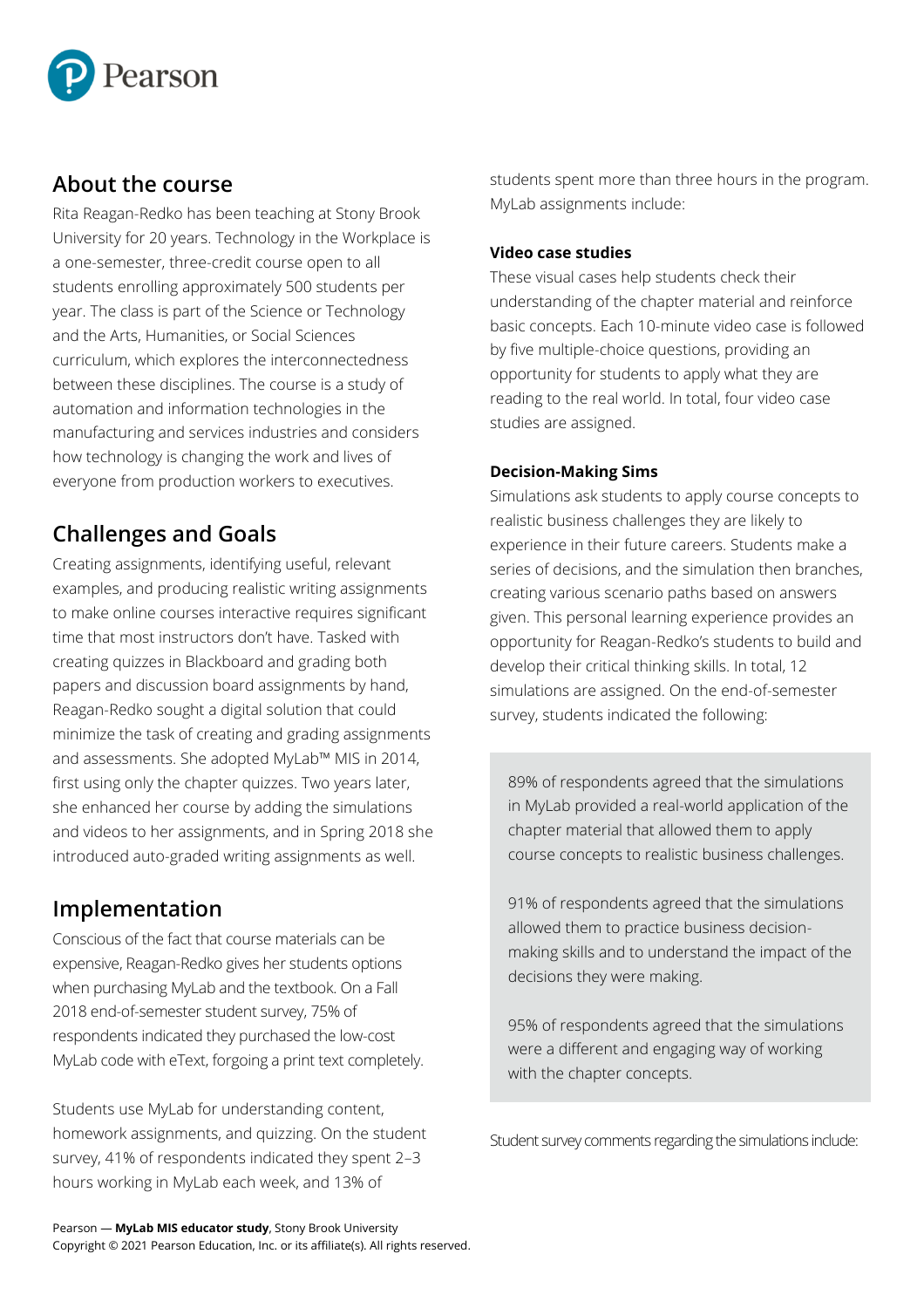

"They gave an in-depth results page so I was able to understand why an option I chose was not good or just good instead of excellent."

"They were real-life situations that I had to make important decisions about."

"I like how on some of the assignments you really had to think about the right decision. If you chose the wrong answer, the next page showed what you chose and what the consequences of the decision were."

"There was a visual aspect to the simulations and they put you in practical situations."

## **Writing Space**

Writing assignments play a key role in helping students develop the analytical and critical-thinking skills they need for success and offer Reagan-Redko's students the practice they need without sacrificing her time or the quality of the assessment. Using a customizable rubric, the auto-grading feature of Writing Space immediately scores student essays using artificial intelligence to go beyond recognizing key words and phrases and actually understands language and the nuances of meaning. Students have two attempts at submission for their writing assignments. On the student survey, 82% of respondents agreed that the writing assignments in MyLab helped improve their critical-thinking and analytical skills.

#### **MyLab quizzes**

Quizzes comprised of 25 multiple-choice questions are assigned weekly. Students have one attempt for completion and no time limit. Quizzes are open-book but must be completed once the quiz has been opened. In total, 12 quizzes are assigned.

On the end-of-semester survey, 93% of respondents agreed that the above-mentioned resources in MyLab MIS made the program a good value for the course.



#### **Assessments**

- 40% MyLab video exercises (4) and writing assignments
- 30% MyLab chapter quizzes (12)
	- 15% MyLab Decision-Making Sims (12)

#### **Results and Data**

Students were divided into two groups based on their average MyLab assignment score (MyLab video exercises and MyLab Decision-Making Sims). Data show that students who scored above average on MyLab assignments earned average MyLab quiz scores eight percentage points higher than students who scored below average.

For students, their scores on the formative MyLab homework assignments are intended to help them identify potential gaps that exist in their understanding of the chapter content, and these homework scores may also indicate to students how successful they will be when completing the summative MyLab quizzes. On the end-of-semester student survey, 100% of respondents agreed that the use of MyLab MIS positively impacted their quiz scores. Empirically, Reagan-Redko agrees that the MyLab homework should have a positive impact on quiz scores, as